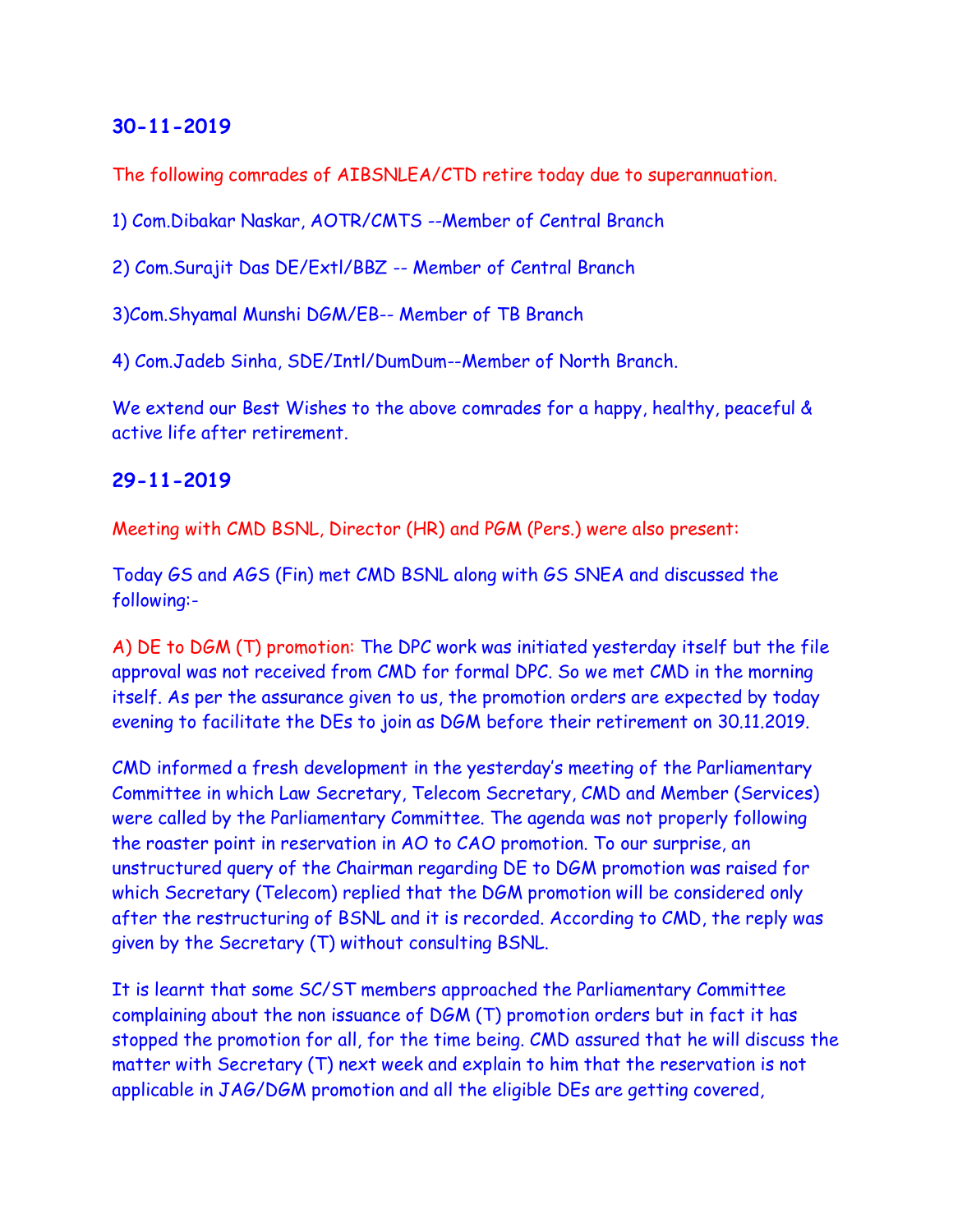thereafter it will be explained to the Chairman of the Parliamentary Committee before issuing the DGM (T) promotion orders.

Meanwhile, we are also trying to meet Secretary (T) and Chairman Parliamentary Committee to explain the facts and getting the promotion orders issued early.

B) Restructuring of BSNL: We had brief discussion on the matter and demanded that being the major Stake Holders of the Company, the matter should be discussed with the Associations and Unions. The well experienced BSNL Executives are to be utilised at DE and DGM equivalent level and dependency on officers on deputation should be minimum. CMD agreed to our suggestions and posting will be arranged as per the DELs as well as Revenue. There is no justification for GMs below 20,000 to 30,000 DELs, CMD informed us. The Committee report also will be shared with us so that we can place our suggestions/views on the matter. He also mentioned that the Management will arrange a meeting with the Consultant M/s Deolittee, engaged by BSNL for restructuring. CMD assured that a detailed discussion with the Associations will be arranged after 06.12.2019.

C) Salary disbursement for October 2019: CMD informed that the salary for the month of October 2019 could not be disbursed today as planned earlier due to some urgent repayment of Bank Interest (Rs 200 Cr) and about 250 Cr shortage is there today. It may take another 4-5 working days to collect the amount for making the salary disbursement.

D) AO to CAO Promotion: We requested for consideration of allowing about 70 AOs, who have already been promoted as CAO but could not join due to transfer to other Circle and subsequent 'Status Quo' case at Hon'ble CAT Chandigarh. We requested CMD BSNL for consideration of allowing to AOs promoted as CAOs to join 'as is where is' basis before relieving them on VRS on 31.01.2020. CMD BSNL positively responded and assured that BSNL will file an urgent MA in Hon'ble CAT/ High Court Chandigarh to get the stay vacated.

E) Requirement of Mandatory Training under EPP: We have requested CMD BSNL to issue clarification for giving exemption from the Mandatory Training/Exam in respect of VRS Optees as assured by him in the meeting with AIBSNLEA held on 19.11.2019 and as per our letter dated 13.11.2019. Director (HR) mentioned that the instructions contained in the BSNL CO letter dated 23.01.2013 is applicable to those who are go on VR as per the existing rules but not applicable to those who are going on VRS-2019 scheme. Hence, Management is of the opinion that there is no need to go for training/exam for those who are going on VRS on 31.01.2020 and not completed the required 2 years time. However, we pleaded that most of the CCAs are raising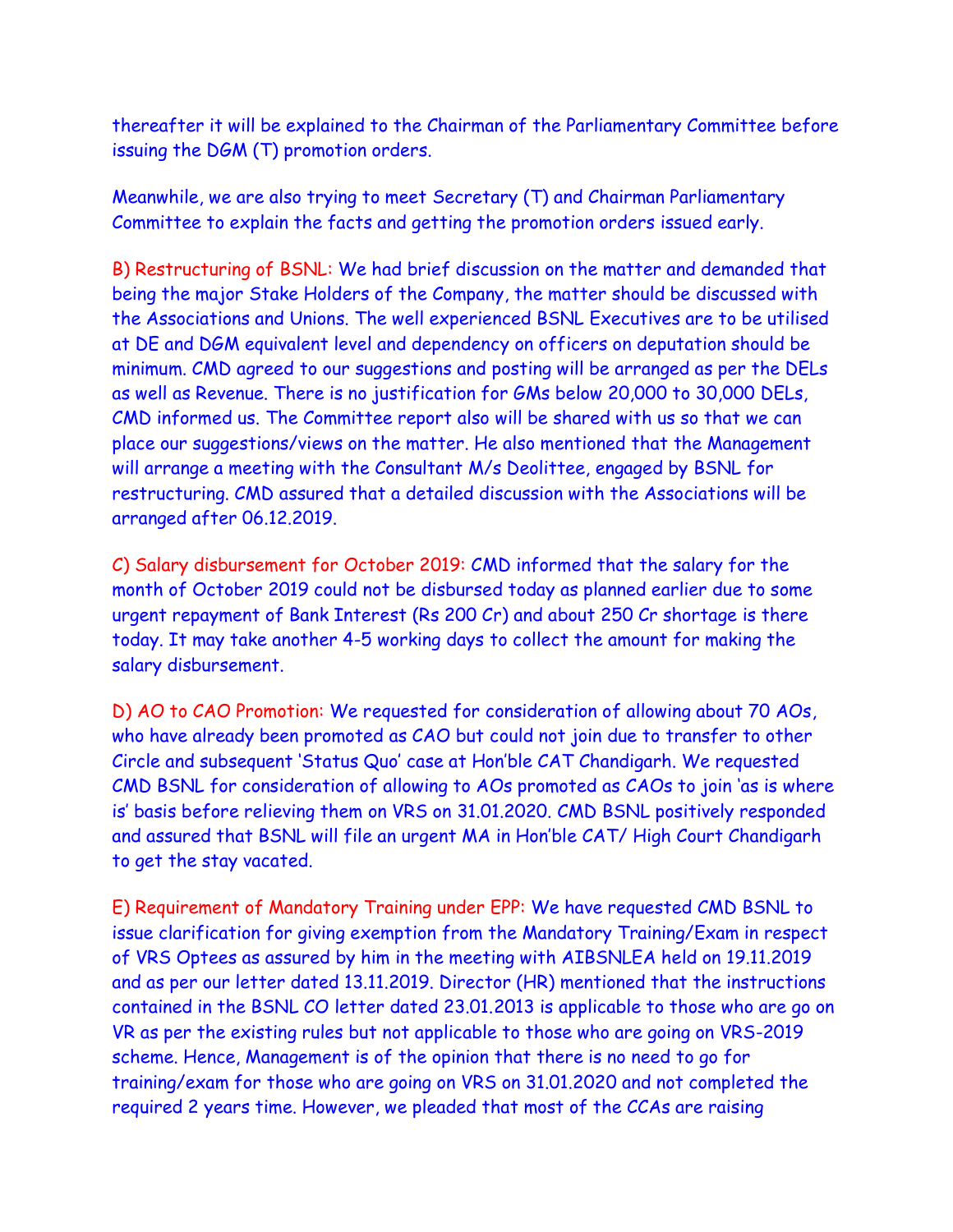objections for the withdrawal of increments for not fulfilling the instructions of EPP regarding the training/exam and requested CMD to issue necessary clarification in this regard to avoid any financial loss to VRS optees

## [<<<Click here for GS letter dated 13.11.2019>>>](http://www.aibsnleachq.in/New%20Doc%202019-11-13%2019.19.19_1%20(1)_191129.pdf)

## **27-11-2019**

CS writes to GS for taking up the resolution adopted in CEC held on 22-11-2019 regarding delinking of Pension revision from Pay revision. ( [see the letter](Resolution%20_pension.pdf) )

## **27-11-2019**

Director (HR) had a meeting with AUAB Leaders on 26.11.2019 to discuss about the Road Map on Post VRS Scenario – regarding BSNL Restructuring, Man Power Planning & Best Utilization of available Human Resources. The meeting lasted for one hour but inconclusive. Meeting will continue today 27.11.2019 also.

# **26-11-2019**

GS writes to Shri Arvind Vadnerkar,Director (HR), BSNL Board, regarding Request for transfer / posting / cancellation / retention in the cadre of AGM/DE. <<<<[<Click here](http://aibsnleawb.org/DIRHR_191126.pdf)  [for letter](http://aibsnleawb.org/DIRHR_191126.pdf) >>>>>

## **26-11-2019**

CEC Meeting of AIBSNLEA/CTD was held at Association Office on 22.11.2019. CP Com.Tridip Chakraborty presided over the meeting and the meeting was convened by CS Com.Subhasis Mitra. We have the honour to have our GS Com.S.Sivakumar & Chairman Com.Prahlad Rai to take part in the meeting. Com. Prasun Kumar Mukhopadhyay our Chief Advisor & OS(E) of AIRBSNLEWA was also present.

 Com.Sitangshu Sarkar, CS/AIRBSNLEWA / WBTC addressed the CEC members & appraised them about the activities of their organization for the benefits of its members elaborately.He distributed calendars for 2020 & their journal which contains rich information about CGHS facility. He also invited the house along with our GS at their Bijoya Sammelan at CTO Hall in the evening.

At the outset we felicitated all the national leaders with flower bouquet.We specially congratulated our CS to be elected as AIP & our CP as Advisor(E) /CHQ at the 6th AIC at Vijayawada during July'19.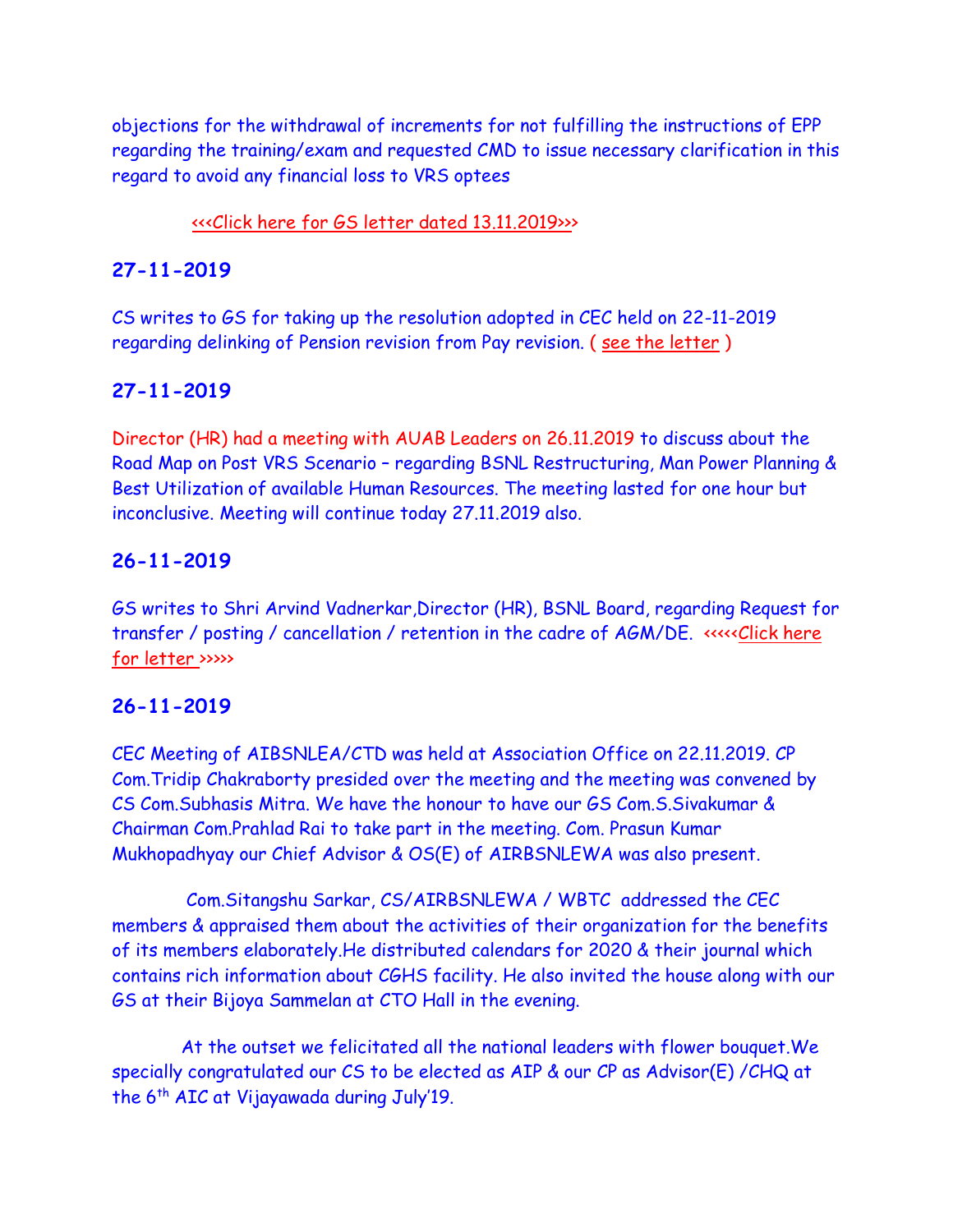Com Prasun Kumar Mukhopadhyay in his deliberation requested all the retiring members either through VRS or superannuation to take membership of AIRBSNLEWA, because it is the only organization fighting for the betterment of retired executives & our Chairman when he was GS AIBSNLEA as mentor helped to establish this organization and now he has taken the charge of GS/AIRBSNLEWA. He also requested AIBSNLEA to be a party of court case reg. delinking of pension which may be filed shortly.

 Com Prahlad Rai in his deliberation appraised the house about the situation prevailing in BSNL with the advent of VRS 2019. He added that actually DoT /BSNL CO /GOI is not at all thinking about revival of BSNL. There is no roadmap for future manning & roll out of 4G service. He also mentioned that lowering of superannuation age from 60 to 58 cannot be ruled out. The effect of  $3<sup>rd</sup> PRC$  may/may not be available to the VRS optees, there is no clear picture.

 Our dynamic GS Com Sivakumar, in his valuable speech enriched the house. He told BSNL is the only PSU to get pension on combined services under Rule 37A. Although VRS is purely voluntary, maximum of eligible executives are opting this out of fear psychosis. They are not getting their salary in time & also being harassed by JCLs who are not getting their wages for 8 to 9 months. Regarding roll out of 58 years he assured that it may not come, if BSNL tries to impose it AIBSNLEA will fight tooth & nail and may resort to file petition in the Hon'ble court of law. 4G roll out will have to be implemented on priority basis, 30% SAB for the DR/BR is also in the priority of AIBSNLEA.

 Only because of AIBSNLEA , AIGETOA succeeded to get 6% SAB but later they deserted us & made pact with SNEA and it was come down to 5%. As per the request of our AIP he pursued & the department agreed to issue provisional pension to the VRS optees on the basis of LPCs for one year within which it will be regularized. For transfer to home town of VRS optees we have already written a letter & the department has agreed to process the case on receiving personal request & undertaking. EPP examination will be exempted for the VRS optees, order regarding this is already issued. Only AIBSNLEA claimed for neutralization of DA from 1-1-2017 afterwards AUAB supported that. People may get enhanced commutation value of pension if it is done. Restructuring and man power planning committee has been constituted to tackle the post VRS scenario. DE to DGM Promotion order may be issued by next week. Due to stay at different court AO to CAO promotion will not be possible at this stage. **GS reiterated that AIBSNLEA will continue to fight for the rights & benefits of the members, not to worry about it & he requested not to opt for VRS out of fear psychosis.**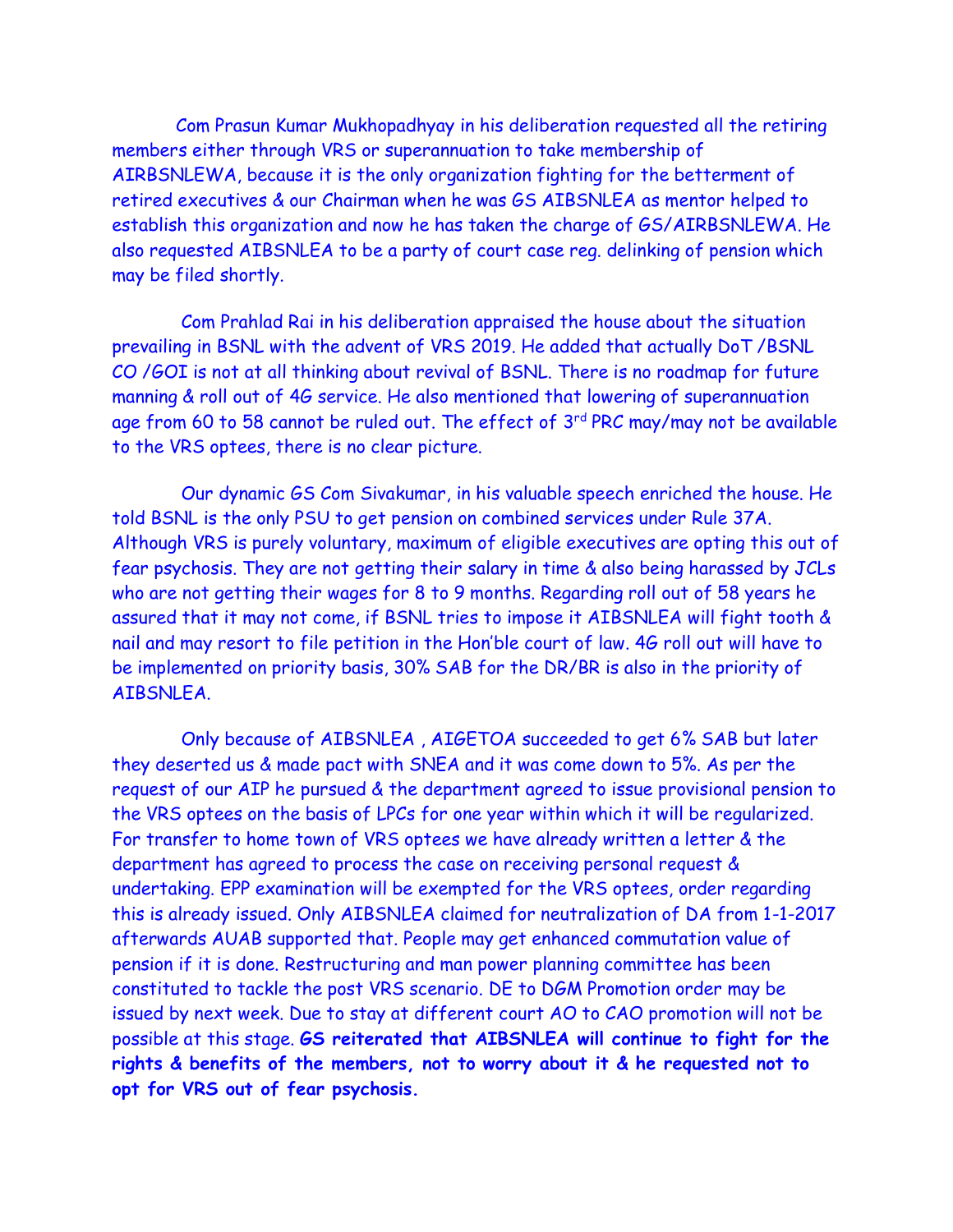After thorough discussion it is decided by the house that after VRS a Circle CEC will be conducted in the month of Feb/March 2020 and CEC will decide the date of next circle conference.

 It is also decided by the house that all members who are VRS retirees will be honoured by inviting them for taking part in the next circle conference.

The meeting ended with thanks to the chair.



# **23-11-2019**

## **Open letter by Director (HR), BSNL Board on VRS:**

Shri Arvind Vadnerkar, Director (HR), BSNL Board clarifies DoT/BSNL stand on some of the doubts raised by AIBSNLEA and others on the issue of present ongoing VRS in **BSNL** 

# **<<<Click here for the [letter from Director \(HR\)>>>](http://www.aibsnleachq.in/Message%20from%20Dir%20HR0001.pdf) [<<<Click here for the letter](http://www.aibsnleachq.in/Clafication-%20on%20VRS.pdf)  [from AIBSNLEA>>](http://www.aibsnleachq.in/Clafication-%20on%20VRS.pdf)>**

## **22-11-2019**

#### **BSNL Corporate Office issues reply to FAQ-Part 2:**

BSNL Corporate Office issues replies to the second set of the frequently asked questions on BSNL VRS-2019. This is in continuation to earlier clarification dated 07.11.2019 **[<<<Click here for the](http://www.aibsnleachq.in/BSNL%20VRS%20FAQ-2%20221119.pdf) letter>>>**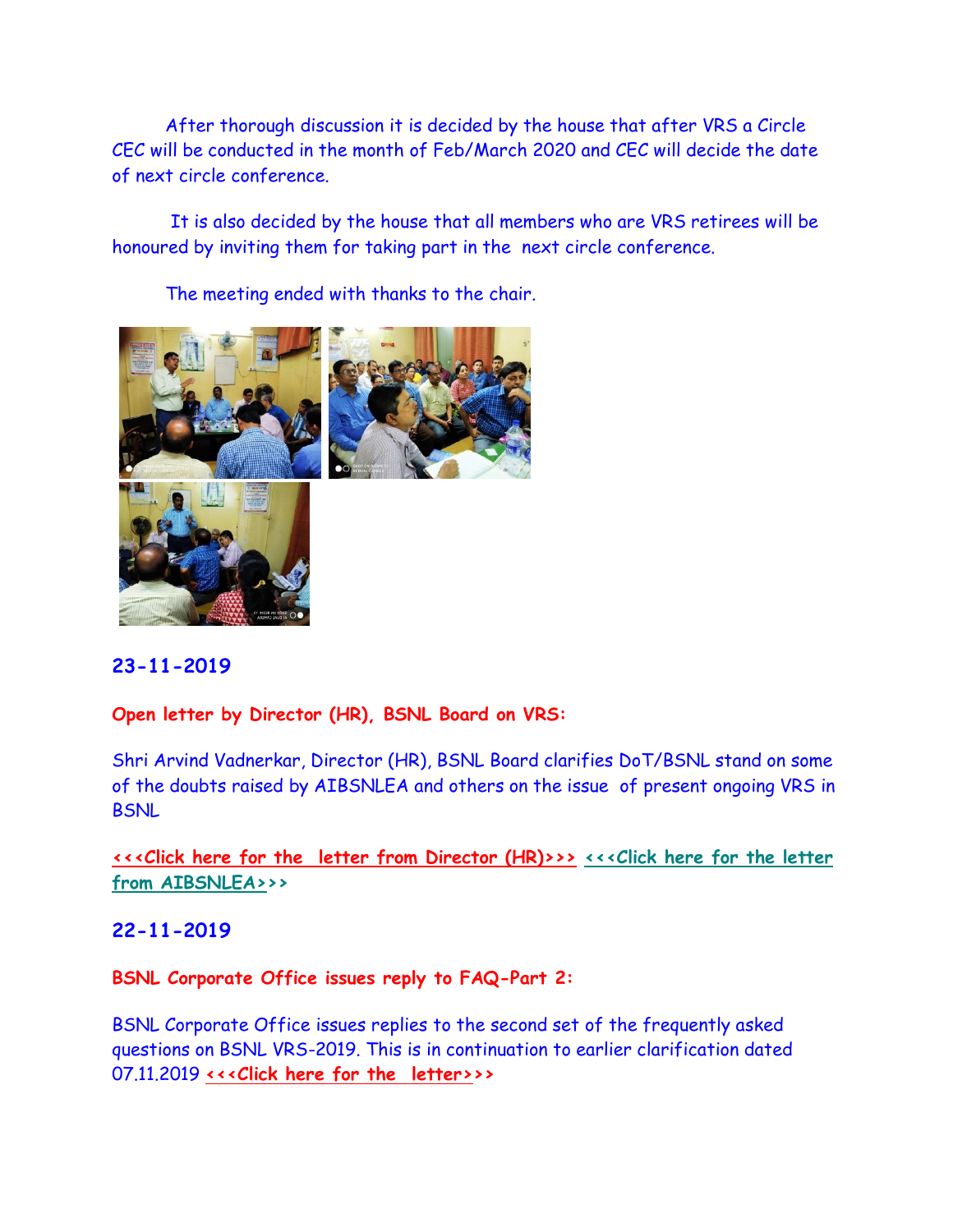AUAB defers the Relay Hunger Fast from 20th to 22nd November:

Director (HR) called a meeting of the AUAB leaders, yesterday morning at 10.00 am. In the meeting, Management, especially Director (HR) response was very positive on the burning issues like salary payment, wages of contract workers, remittance of recoveries, clarifications of VRS related issues, EB/rental payment and discussion on the road map for the maintenance activities in post VRS scenario.

During the discussion Director, assured that salary will be paid by the month end and efforts are going on. The collection is now kept aside for salary purpose. After last month salary payment, BSNL was made 800 Cr payment towards statutory dues in addition to some payments on rentals, EB, labour etc. Discussion will further be held with AUAB on 26.11.2019, 6 pm (as per the convenience of AUAB) regarding the future Road map.

The important clarifications sought by the employees already referred to DoT and Govt will clarify those points. Director (HR) personally taking up the matter with DoT, on 18.11.2019. AUAB demanded that in case clarification is not reached in time, the date is to be extended from 03.12.2019 in order to have an informed choice for the employees.

Considering the seriousness shown by the management to address the employees concerns and involve the stake holders for serious discussions for finalizing the future road map, AUAB decided to defer the Relay Hunger Fast from 20.11.2019 for the time being.

## **18-11-2019**

GS writes to **Shri Arvind Vadnerkar Director (HR) BSNL Board** regarding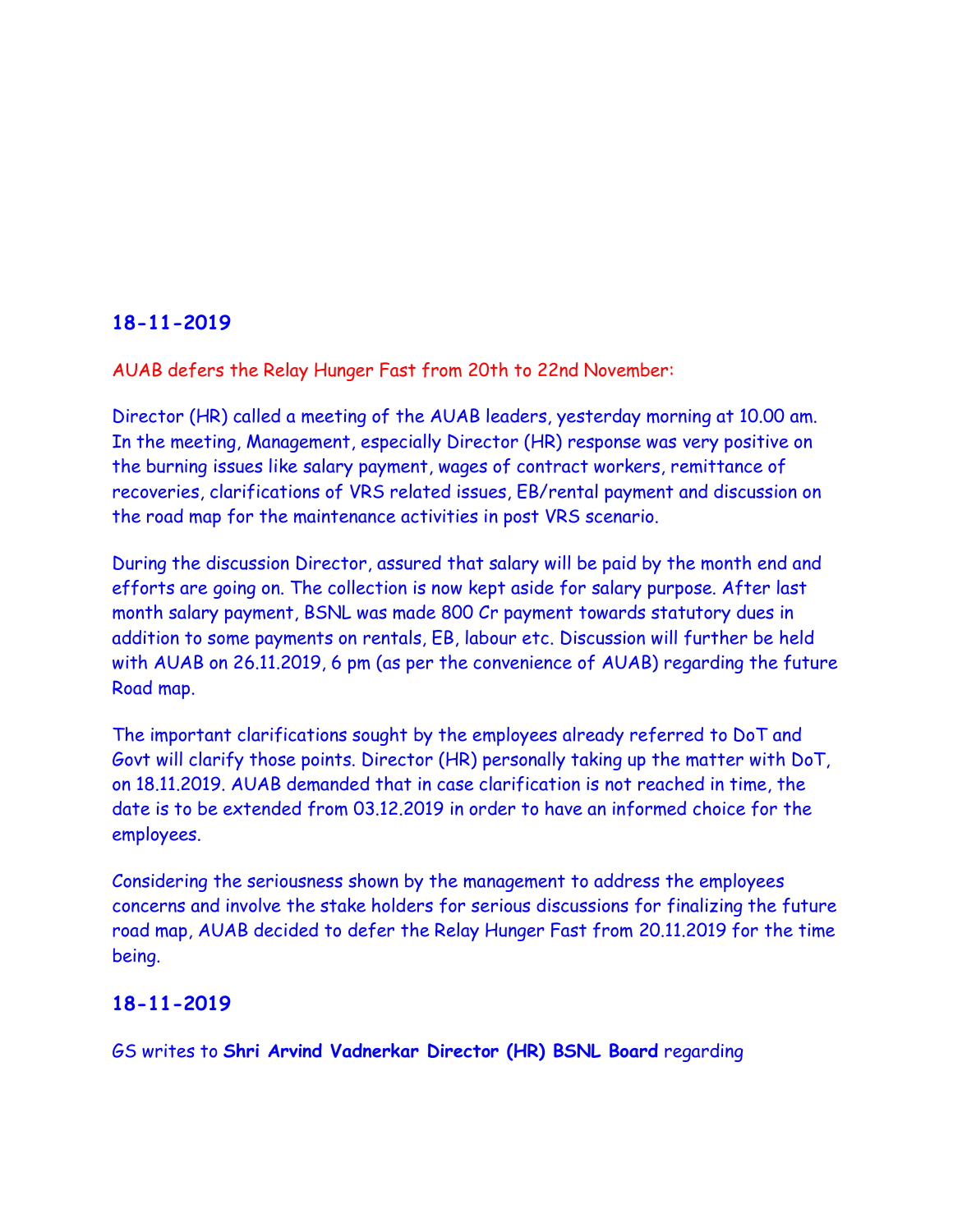(a) Withdrawal of option for pay fixation in Executives Promotion Policy**[<<<Click here](http://www.aibsnleachq.in/New%20Doc%202019-11-18%2017.12.46_1.pdf)  [for the](http://www.aibsnleachq.in/New%20Doc%202019-11-18%2017.12.46_1.pdf) letter>**

(b) Updation of Pre- appointment training details in SAP for calculation for Pension/Ex-gratia **<<< Click here for the letter>** 

# **18-11-2019**

GS AIBSNLEA has written a letter to CMD on 13.11.2019 requesting to speed up all the vigilance / disciplinary cases so that their VRS applications can be approved smoothly. Accordingly BSNL Corporate Office has issued DO Letter to All CGMs to settle all minor penalty cases before 15.12.2019 and all major penality cases on fast track basis.

[<<<Click here for the GS letter> <<<Click here for CO letter>](http://www.aibsnleachq.in/GS%20Lr%20on%20Vig.pdf)

# **16-11-2019**

On 16th November,2019 AUAB CTD Circle meeting was held at the RJCM Room. Com. Tridip Chakraborty, CP ,Com. Subhasis Mitra, CS, Com. Atanu Majumdar, VP were present on behalf of AIBSNLEA/CTD. Com. Tridip Chakraborty, CP/AIBSNLEA, presided over the meeting. Com. Sisir Kumar Roy, Convenor, briefed the agenda for discussion of the members present in the meeting. After detailed discussion the following decisions had been taken.

1) Relay Hunger Fast will be conducted from 1100 hours to 1700 hours at Telephone Bhawan CGM office from 20th to 22nd November, 2019 at the call of AUAB CHQ.

2) All constituents of AUAB will take part in the Hunger Fast programme.

**All Branch Secretaries, CHQ and circle Office Bearers are requested to organise for the active participation in the programme..**

# **15-11-2019**

Meeting with Director (HR), BSNL Board: GS and FS met Director (HR) BSNL Board and discussed regarding:-

A) DE to DGM (T) Promotion: We requested to expedite the issuance of DE to DGM (T) promotion orders. Director (HR) mentioned that CMD, BSNL has cleared the proposal for conduction of DPC for promotion from DE to DGM subject to condition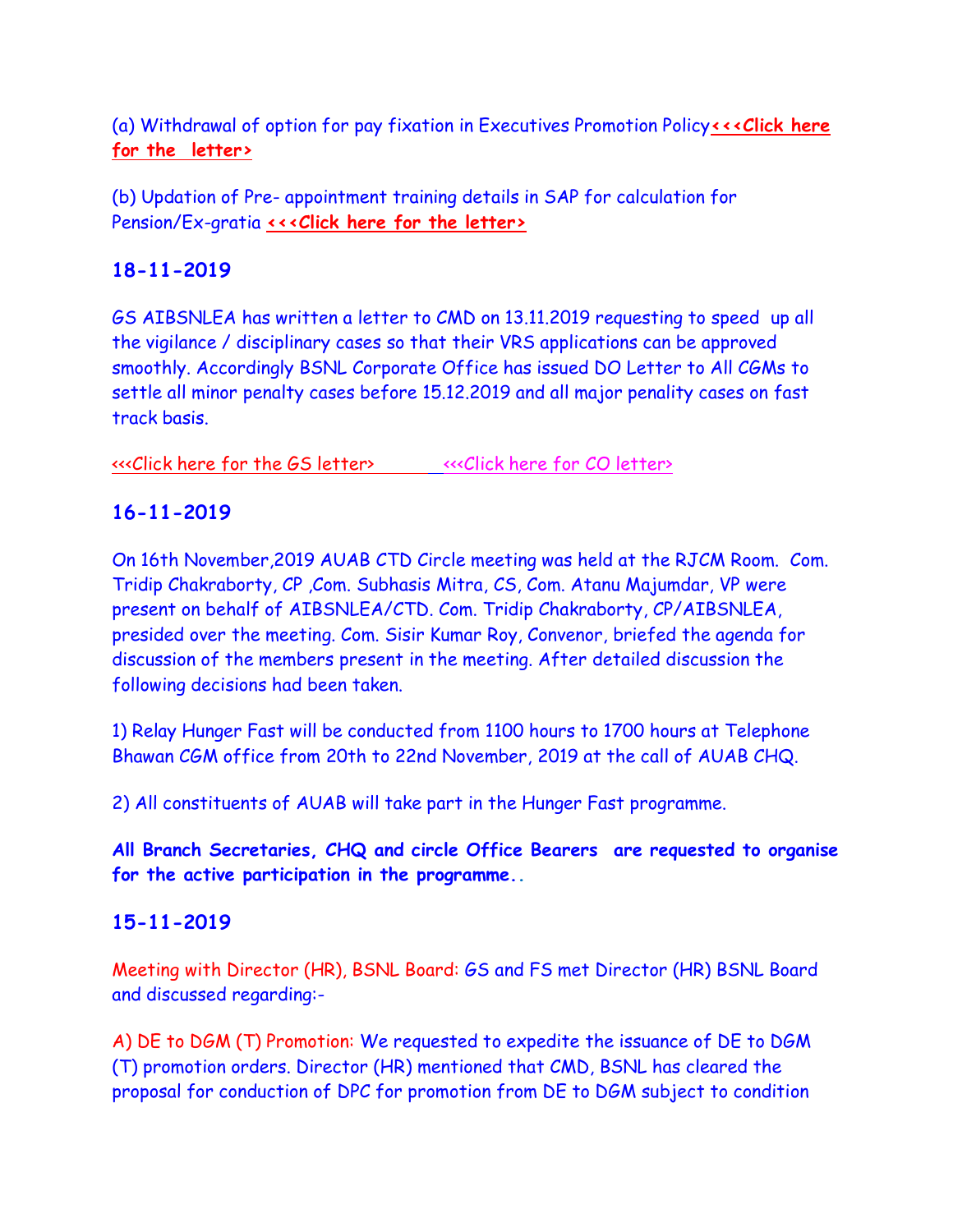that there should not be any contempt case. We further requested Director (HR) to post all the promoted DGMs on " As is where is" basis as assured by BSNL Management to the AIBSNLEA and SNEA representatives during the discussions held on 25.10.2019. Director (HR) assured to post the promoted DGMs on "As is where is basis". Director (HR) further mentioned that all the request transfer orders in the cadre of DGM (T) will also be considered at the time of issue of Promotion orders from DE to DGM (T). We hope for early promotion orders.

B) Request for disbursement of October 2019 Salary and remittance of recoveries from Salary to concerned Authority: We requested Director (HR) to spell out the actual date of disbursement of October 2019 Salary. Director (HR) mentioned that the day-to-day cash collection received up to 14.11.2019 has been utilized for statutory payments viz, TDS, GST and Interest on Bank Loan etc., As on date we are having 47 Cr only on hand. We further requested Director (HR) to get the outstanding dues from DoT viz,

i) Claims Recoverable from DoT to the tune of Rs,3300 Cr.

ii) Refund of excess paid Pension Contribution to the tune of Rs.2700 Cr as on date and

iii) Interest on unutilized BWA Spectrum to the tune of Rs.2200 Cr.

We appraised the Director (HR) about the letter addressed in this regard by the GS AIBSNLEA to the Secretary (T) & Member (Finance) and our discussions had with the Member (Finance), DCC/DoT for the past two months and DoT is not releasing the Payments due to non-availability of Budgetary provision. Director (HR) appreciated our concern and assured to look in to the matter and also assured to take the issue of Refund of Pension contribution with the Secretary (T) and Ministry of Finance.

C) Request for Urgent Clarification required in respect Voluntary Retirement Scheme– 2019:

We brought to the notice of Director (HR) that the employees, those who have already opted for VRS-2019 are under utter confusion and waiting for certain clarifications regarding the applicability of all the relevant provisions of the Rule 37- A in respect of Pension, Commuted Value Pension, Pay revision & Pension revision etc. from DoT before they are finally submitting their option. They also need to get some assurance in plain terms from the Concerned Authority / DOT beyond ambiguity about the applicability of all the relevant provisions of the Rule 37-A to the BSNL Absorbed VRS optees and there should not be any differential footing amongst the BSNL IDA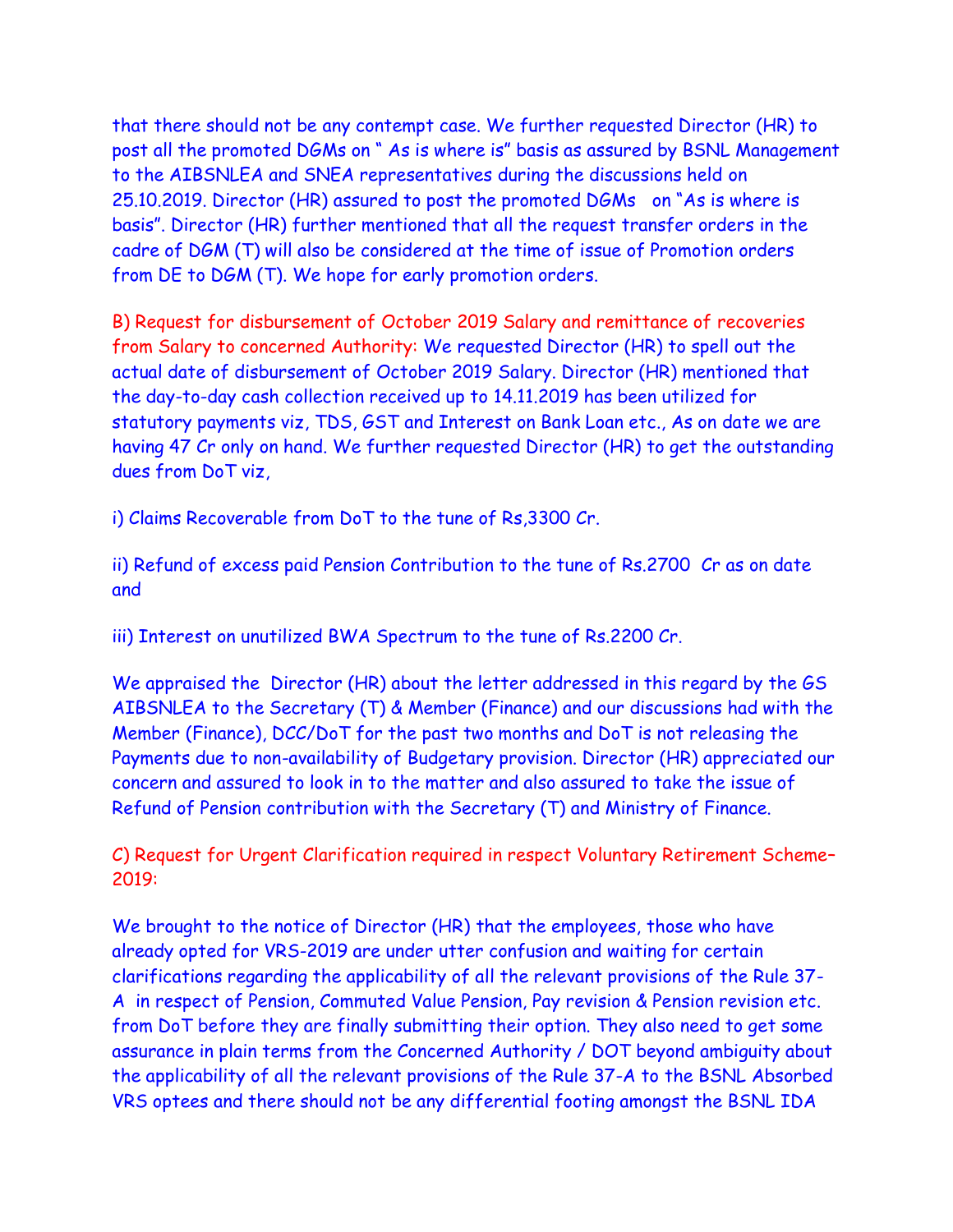Pensioners when the Pension Revision comes in any future. We also requested Director (HR) for the immediate release of Gazette Notification for the Amendment/relaxation made:

i) In the Rule 50 of CCS Pension rules 1972 in respect of Deferred payment of Retirement Gratuity and relaxation made for getting deferred Retirement/Death gratuity by the Legal Heir of VRS optee in the event of Death of VRS optee

ii) In the CCS (Commutation Pension) Rules of 1981 in respect of Deferred payment of Commuted value Pension and applicability of Legal Heir to get the Commuted value of Pension in the event of Death of VRS optee.

We also handed over all the letters addressed in this regard to Secretary (T) and CMD, BSNL by the GS, AIBSNLEA «<< Click here for the letter». Director (HR) after patient hearing and going through the all the letters assured that necessary clarifications in this regard will be issued by the DoT next week and he also mentioned that all the leaders of AUAB will be called by the Management to clarify the doubts.

D. Merger of IDA of 119.5% (Full Neutralization) as on 01-01-2017 : We requested to take up the issue of "Merger of IDA of 119.5% (Full Neutralization) as on 01-01-2017 with the existing basic pay till such time 3rd PRC revision is implemented for BSNL employees" with the Secretary (T) in continuation of the discussion had with the Hon'ble MOC on 4.11.2019 by the GS, AIBSNLEA during the meeting of Hon'ble MOC with the All Unions and Association leaders of BSNL. We explained the justifications in this regard with all precedence and handed over the letter addressed in this regard to the Hon'ble MOC on 4.11.2019 [<<<Click here for the letter>>](http://www.aibsnleachq.in/MOC_191104_1.PDF) & 13.11.2019 <<<Click [here for the letter>.](http://www.aibsnleachq.in/MOC_191113_1.pdf) After detailed discussions Director (HR) assured to look in to the matter.

The meeting lasted for more than one hour on 15.11.2019 from 1930 hr to 2030 hrs.

# **15-11-2019**

A CEC Meeting of AIBSNLEA/CTD will be held on 22-11-2019 (Friday) at 11-00 AM. at Association Office, 3A Chowrighee Place, Room 74. Chairman & GS/CHQ will kindly grace the occasion. Chief Advisor Com.Prasun Mukhopadhyay will also be present.

 All Branch Secretaries, Presidents, CHQ and circle Office Bearers & CWC & CEC Members are requested to attend the meeting sharply in time.<<<<< [Click here for](http://aibsnleawb.org/NOTICE%2014112019.pdf)  [Notice](http://aibsnleawb.org/NOTICE%2014112019.pdf) >>>>>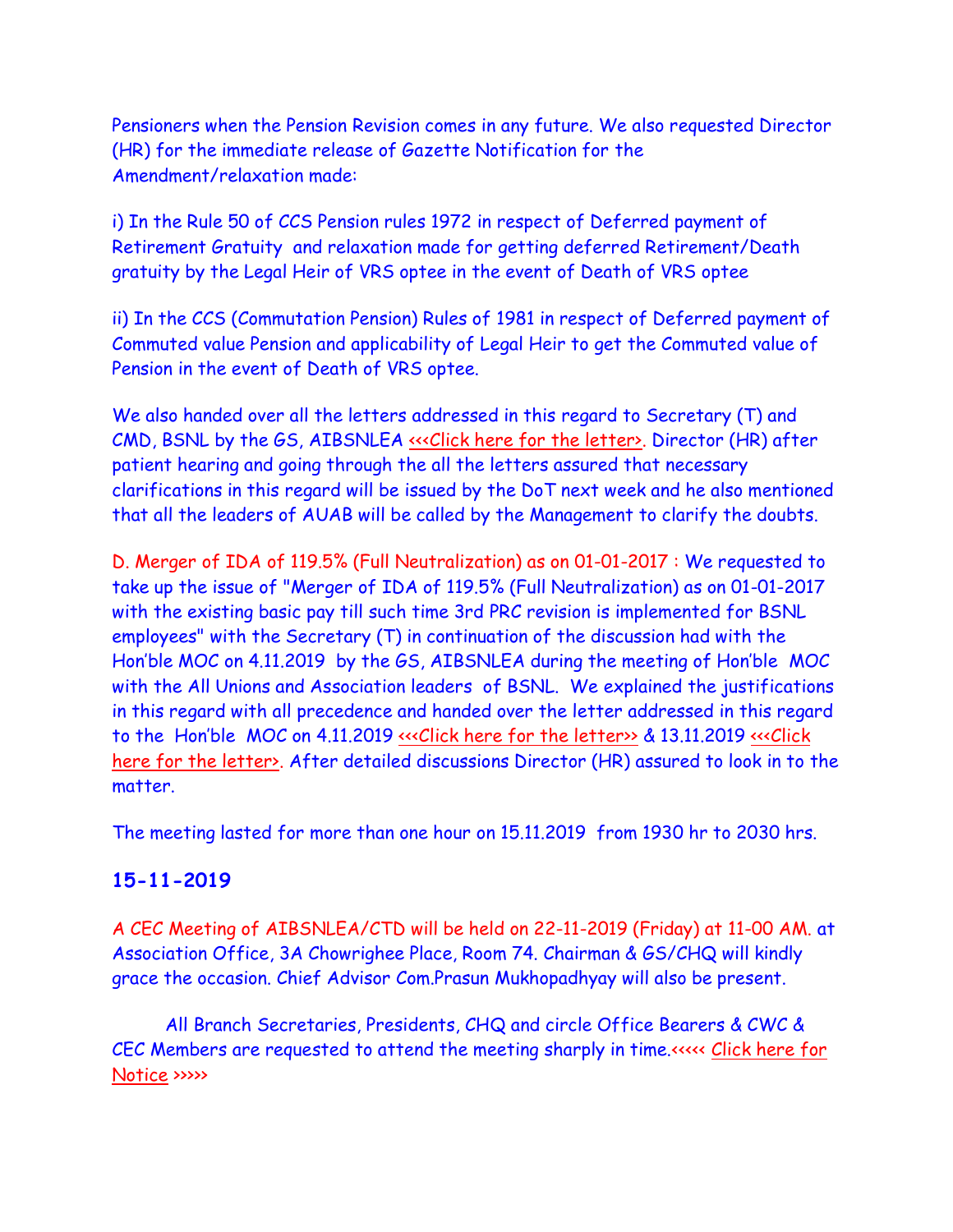Status on DE to DGM promotion:

GS along with FS and GS & AGS of SNEA met with Director (HR), BSNL Board. Director (HR) mentioned that CMD, BSNL has cleared the proposal for conduction of DPC for promotion from DE to DGM subject to condition that there should not be any contempt case. PGM (Pers) was also present in the meeting. We hope for early promotion orders.

Details on other items discussed follows.

# **15-11-2019**

AUAB serves upon a notice of Relay Hunger Fast on 20'" to 22"" November, 2019 at BSNL CO, Circle and SSA HQs:

AUAB has served upon a notice to the Secretary (T), DoT and CMD, BSNL regarding Relay Hunger Fast on 20'" to 22"" November, 2019 at BSNL CO, Circle and SSA HQs with the following Charter of Demand:

1. Immediate Payment of Salary by BSNL/DoT, remittance of recoveries, payment of wages to contract/casual workers, payment of electricity and rental charges.

2. Spell out the road map for maintaining BSNL services in post VRS scenario, proposed restructuring plan and immediate launching of 4G Services.

3. Immediate clarifications on the VRS-2019 regarding i) Pay Revision, ii) Pension Revision, iii) Commutation of Pension and iv) Gratuity sought by AUAB, well before the closing date of option for VRS.

4. Extend 100% of IDA (119.5%) neutralization till the Implementation of 3rd PRC.

5. De-linking of Pension Revision from the Pay Revision of working employees and 30% Superannuation benefits to BSNL directly recruited employees.

6. No Reduction of Retirement Age from 60 to 58 honouring the agreement at the time of formation of BSNL.

#### **[<<<Click here for the notice>](http://www.aibsnleachq.in/notification%20for%20relay%20hunger%20fast.pdf)**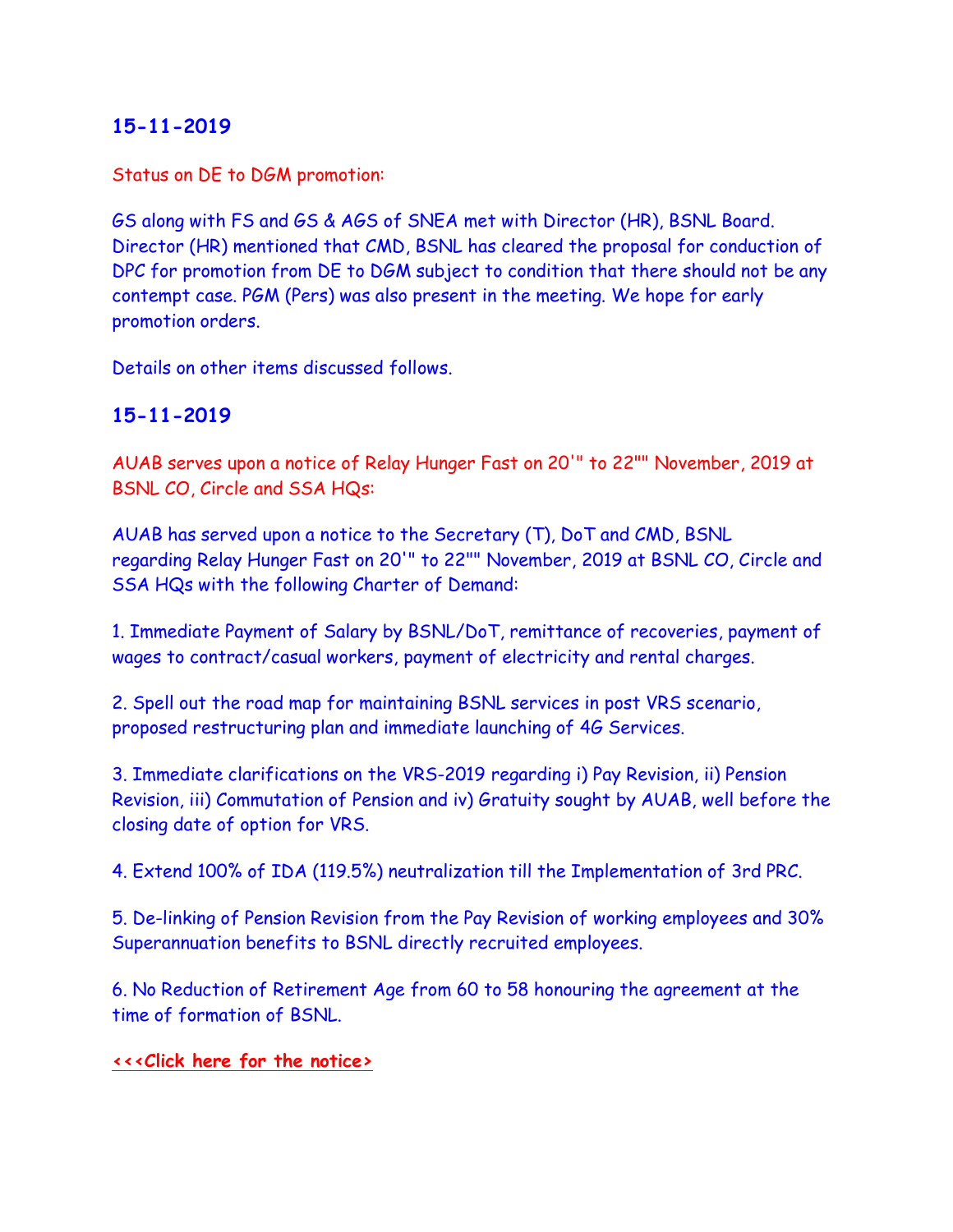GS writes to **Shri P.K. Purwar** CMD BSNL regarding **request for consideration of retention of BSNL Staff quarters for VRS Optees till they attain the age of Superannuation (60 Yrs) [<<<Click here for letter>](http://www.aibsnleachq.in/CMD_191115.pdf)**

# **14-11-2019**

**GS Writes to Shri Anshu Prakash Secretary (T) and Shri P.K. Purwar CMD BSNL** regarding urgent Clarification requird on some points relating to VRS - 2019 **[<<<Click here for the letter>>](http://www.aibsnleachq.in/Clafication-%20on%20VRS.pdf)>**

## **13-11-2019**

#### **GS writes to**

(a)Shri P.K. Purwar CMD BSNL regarding Early settlement of Vigilance cases pending against the BSNL empolyees. **[<<<Click here for the letter>](http://www.aibsnleachq.in/New%20Doc%202019-11-13%2019.19.19.pdf)**

(b)Executive Promotion Policy -Online up-gradation Mandatory Training for executives who are opting for VRS -clarifcation<<< Click here for the letter>

## **13-11-2019**

**GS writes to Shri Ravi Shankar Prasad ji,** Hon'ble Minister of Communications & IT, Govt. of India regarding r**equest for considering much delayed Pay Revision through 3rd PRC implementation both for BSNL Employees and BSNL Pensioner[s<<<Click here for the letter>](http://www.aibsnleachq.in/MOC_191113_1.pdf)**

## **13-11-2019**

Today morning, GS AIBSNLEA and GS SNEA along with AGSs tried to meet CMD BSNL to discuss on DE to DGM (T) Promotion issue. The proposal for approval of DPC is pending with CMD for last one week. The reasons of this pendency are better known to him.

CMD and other Board of Directors are busy with the Ad-hoc Audit Committee then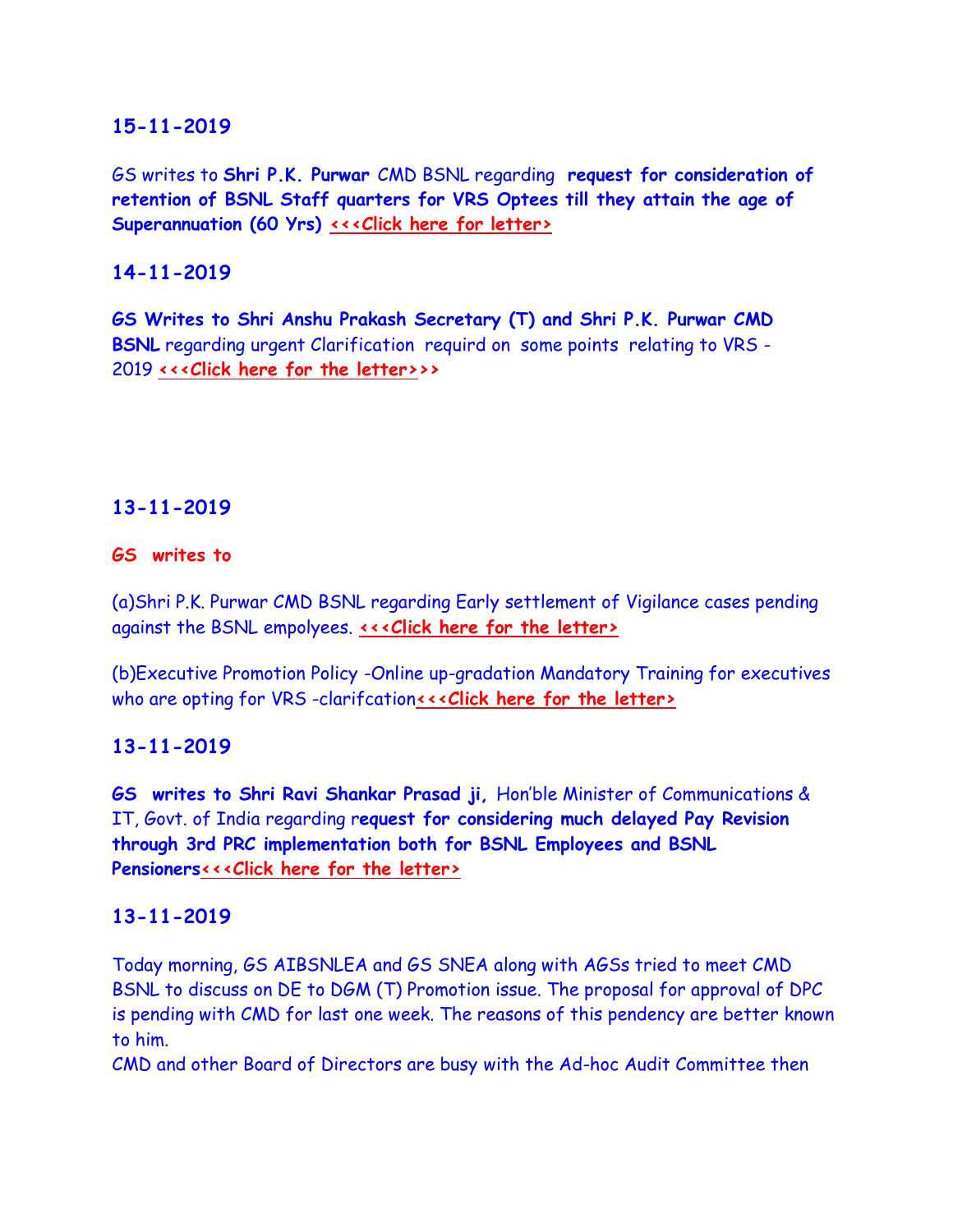Board Meeting and the AGM. CMD spoken over phone to us and informed that he will take a decision in a day or two on this issue.

**08-11-2019**

**BSNL Corporate Office issues instructions for implementation of VRS**

**[<<<Click here for the compilations of the instructions issued today >>](http://www.aibsnleachq.in/VRS%20Instructions.pdf)**

**[<<<Click here for the Pension Papers >>](http://www.aibsnleachq.in/Pension%20Form.pdf)**

#### **08-11-2019**

#### **AUAB LEADERS MET CMD, BSNL on 07.11.2019.**

As per the decision of the AUAB meeting held on 06.11.2019, Leaders of the AUAB met Shri P.K. Purwar, CMD BSNL, yesterday the 07.11.2019. Com.S.Sivakumar, GS, AIBSNLEA along with the General Secretaries / representatives of BSNLEU, NFTE, SNEA, FNTO, BSNL MS, SNATTA, ATM BSNL and BSNLOA, participated in this meeting. From the Management Side, Shri Arvind Vadnerkar, Director (HR), was also present. In the meeting, the AUAB representatives demanded that BSNL should start it's 4G service without any delay. They pointed out that there was every possibility of Vodafone leaving it's India business. In such an eventuality, BSNL should be in a better position to rope in a sizeable customers from Vodafone, demanded the AUAB. They also demanded that prompt steps should be taken to provide FTTH connections on demand. It was also pointed out by the AUAB Leaders that the Company should be in a position to cope with the workload which is likely to arise after the implementation of VRS.

CMD explained that due to Financial constraints and up gradation of the existing 3G equipments after the finalization of Tender only 4G can be launched . He further mentioned that the Committee has submitted the report for the finalization of Tender and BSNL Management is planning to roll out of 4G at lease 12000 to 15000 sites in the month of March 2020.

CMD has not given any response about the other issues. The AUAB representatives strongly urged upon the CMD BSNL for the immediate payment of salary for the month of October, 2019, as well as early remittance of the recoveries made since May, 2019, to the concerned organisations. To this, the CMD BSNL said that he could not give any assurance on these issues. After this meeting, the AUAB Leaders discussed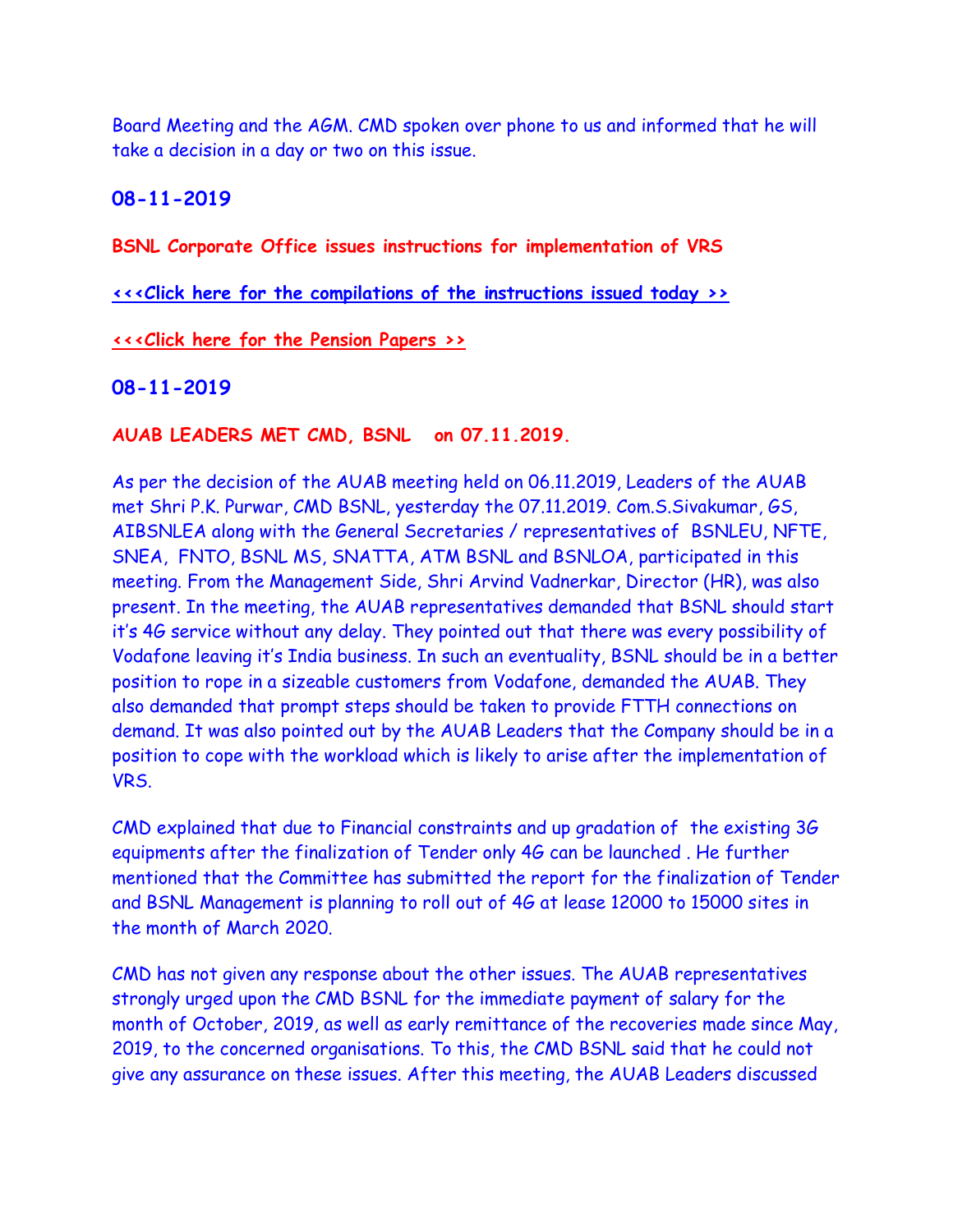and decided to hold the next AUAB meeting on 14-11-2019 to discuss about the future course of action.

## **08-11-2019**

Meeting with Director (HR), BSNL Board: GS and FS met Director (HR) BSNL Board and discussed regarding:-

A) DE to DGM (T) Promotion: We requested to expedite the issuance of DE to DGM (T) promotion orders. Director (HR) mentioned that the queries raised by the CMD BSNL has been replied and discussed with the CMD BSNL yesterday(7.11.2019). Director(HR) assured that as and when the receipt of the approval from the Competent Authority, the DE to DGM (T) Promotion Orders will be issued

We further requested Director (HR) to post all the promoted DGMs on "As is where is" basis as assured by BSNL Management to the AIBSNLEA and SNEA representatives during the discussions held on 25.10.2019 . Director(HR) assured to post the promoted DGMs on "As is where is basis".

**Yesterday 7.11.2019, evening GS AIBSNLEA & GS, SNEA met CMD, BSNL and requested to clear the DGM(T) Promotion file since our Senior comrades are eagerly waiting for their due Promotion for the past one year and get demoralized and de-motivated due to non issuance of the DGM(T) Promotion orders. CMD BSNL assured to look in to.**

B) Filling up of all vacant posts of Group 'B' and Group 'A' in various disciplines & implementation of Khan Committee report in True Spirit. :- We requested

i) To fill up all vacant Gr.A and Gr.B Posts in all disciplines and up gradation of the posts where eligible officers are more than the vacant posts and issue promotion orders before the implementation of VRS, the CPSU Cadre Hierarchy and abolition of Sanctioned Posts and the RRs.

ii) SC& ST roster to be followed in the Non post based Functional Promotion as per the existing DOP& T guidelines and subject to pending verdict in the Hon'ble Apex Court as per the suggestions under Para 7 of proposed CPSU Cadre Hierarchy

iii) Restoration of Eligibility criterion for STS promotion as 5/7 years instead of the proposed 12 years in the CPSU CH.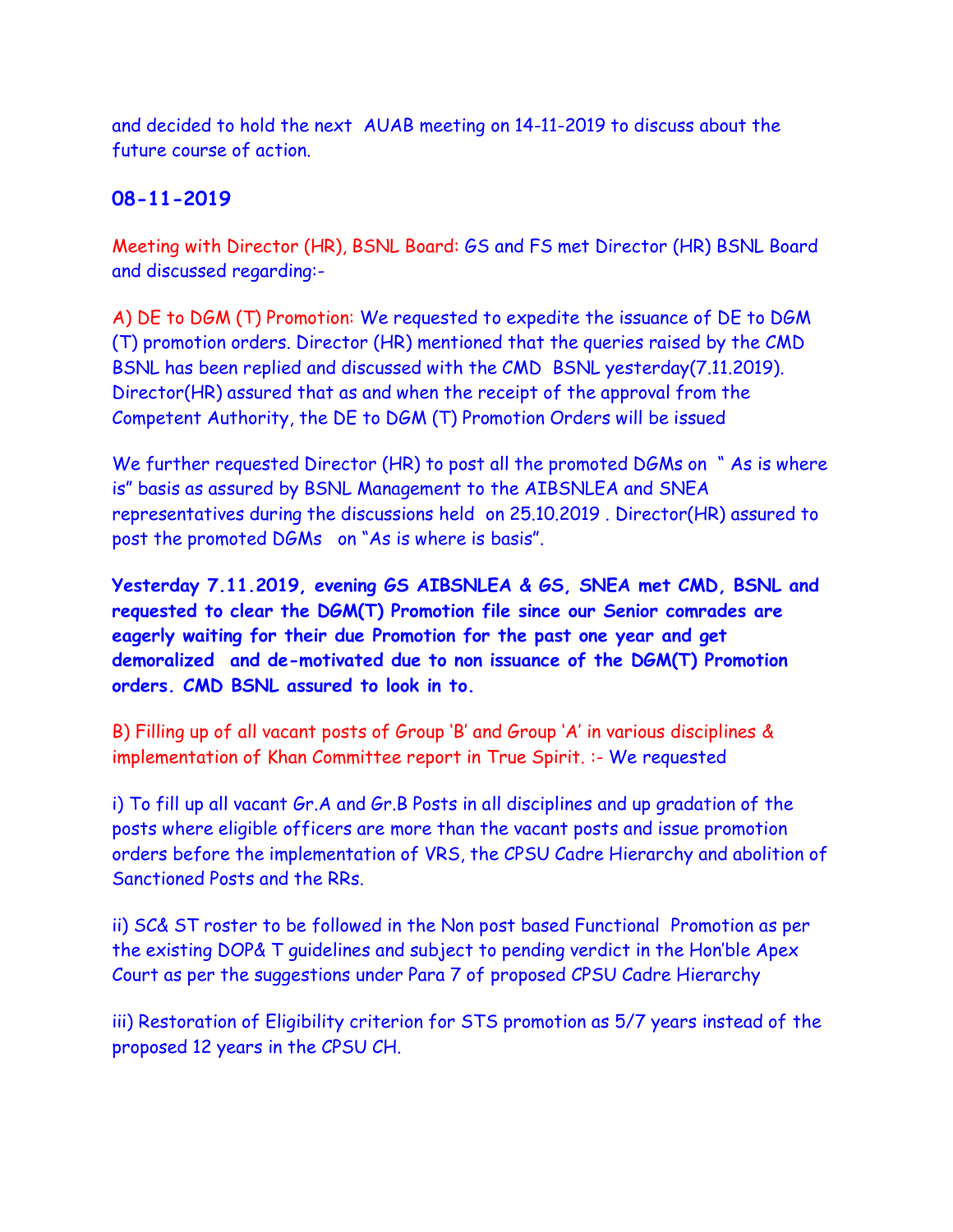iv) Implementation of Hon'ble Supreme Court Judgement on Seniority in respect of TES Gr. B seniority before implementation of VRS and CPSU Cadre Hierarchy

v) Reduction of Stringent Bench marks to avoid huge droppings

vi) Stopping of non post based functional promotion in the name of non Substantive cadre post of Sr.SDE/Sr.AO which increases the stagnation period of SDE/AO and equivalent cadres etc.,

We have already submitted the views/ suggestions/concerns of AIBSNLEA in this regard. Director (HR) after patient hearing assured to look in to our suggestions before taking final view in this regard.

C) Consideration of Promotion from DGM (Fin-Regular) to Jt.GM (Fin) by relaxing the Service conditions: We requested to relax one year in the Service conditions for the promotion to the grade of Jt.GM (Fin) from the grade of DGM (Fin-Regular) and arrange to issue the promotion orders in the grade of Jt. GM in the E-7 Scale before the implementation of the proposed VRS in BSNL. After detailed discussion, Director (HR) assured to look in to the matter.

D) Consideration of transfer requests/relief before the implementation of VRS:

i) We requested Director(HR) to consider the transfer requests of the Executives who are working at the faraway places from their Home Circles in different Cadres and Streams including those who want to opt for VRS and wish to retire from their respective Home Circles on "Own Cost basis"

ii) We also requested that the transfer orders already issued but not implemented so far, may be implemented immediately in r/o executives who are willing to go to the place of their choices.

iii) We further requested that the transfer orders already issued in r/o of VRS optees, who are not willing to join at new station may kindly be cancelled before the implementation of the VR Scheme, for smooth settlement of their post retirement benefits from their Home Circles.

Apart from above, we further requested that transfer orders issued on Company cost may be kept in abeyance till the process of the VRS is completed.

**GS has also written a Letter in this regard and handed over to Director (HR). Director (HR) assured to look in to.**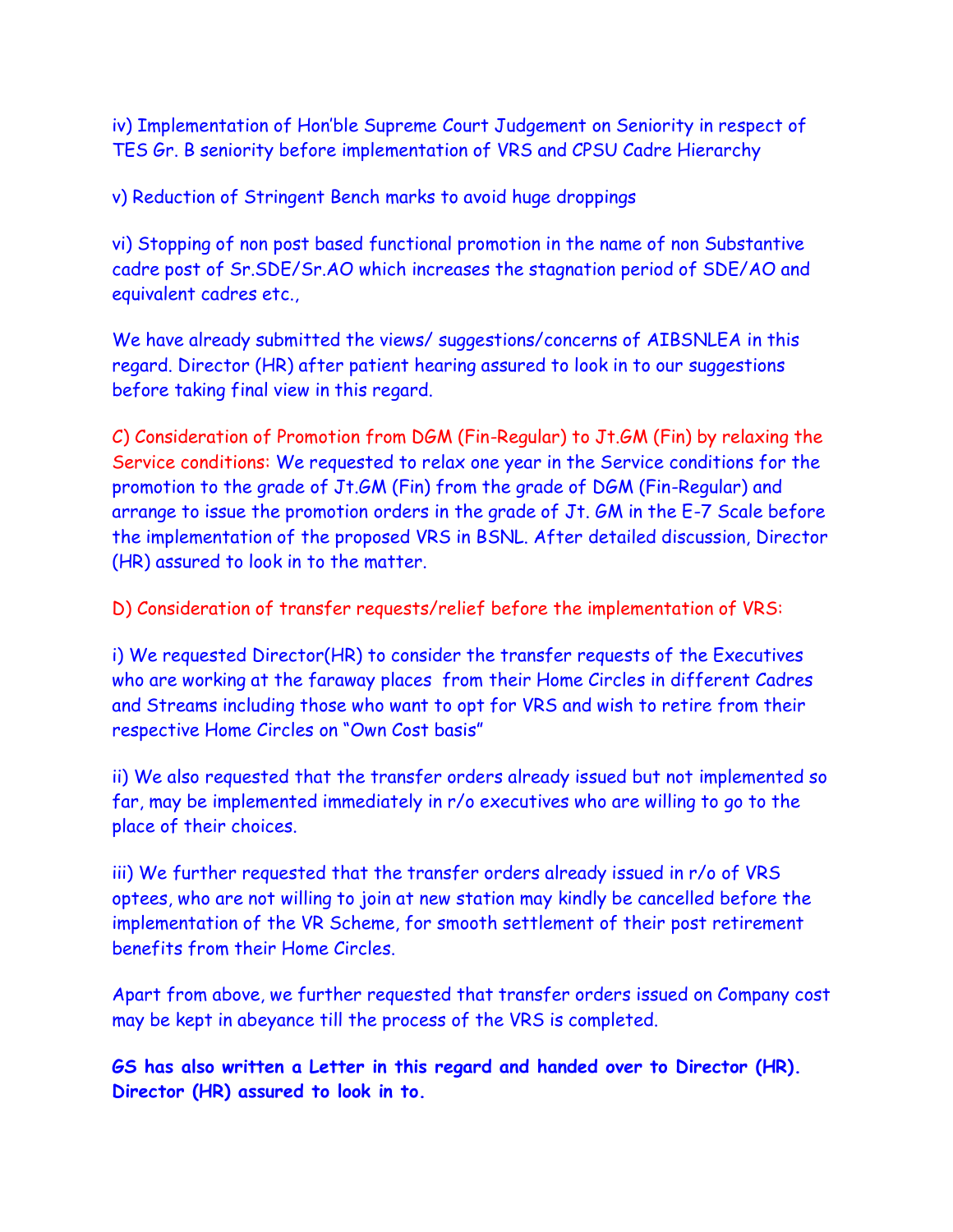E) Consideration of DGM (T) and CAO request transfers: We requested to consider the long pending request transfer cases on own cost basis for those who have completed two years. Director (HR) assured to look into the matter.

F) Consideration of Request transfer in the cadre of DE: We requested to consider the pending request transfer cases of DEs without substitutes since they have obeyed the orders of Corporate Office and working in the other Circles for more than 2 years and also away from their families. Director (HR) assured to look into the matter.

G) Request for remittance of recoveries from Salary to concerned authority: We brought to the notice of Director (HR) that the recoveries from Salary viz: GPF, Bank Loan EMIs, Society, LIC and PLI etc. have not been remitted to the Concerned Authorities since last five months. Due to non-remittance of the above said dues, employees are suffering a lot. BSNL Employees are not able to get GPF advance/withdrawal and Society Loan etc., Further, the negligence and fault on the part of the Management towards the delayed payment of Bank Loan EMIs resulting in imposition of Penal interest on the employees by the Bank Authorities.

# **07-11-2019**

Status of Fixation of Pay under FR 22(1)(a)(i) Case in respect of Officiating JTOs in PCAT New Delhi:

The Pay Fixation case under FR 22(1)(a)(i) in respect of Officiating JTOs vide OA No. 100/892/2016 filed by AIBSNLEA Vs BSNL in PCAT New Delhi was listed for Hearing as item No. 71 on 06.11.2019. The same could not heard due to paucity time and adjourned for Next Hearing on 29.01.2020. General Secretary and AFS/CHQ Com. Pushparajan (Kerala) attended the Principal CAT New Delhi on behalf of AIBSNLEA. General Secretary has taken steps to file Misc Application to pre- pone the same for early settlement of the case.

# **07-11-2019**

BSNL Voluntary Retirement Scheme 2019 -Frequently asked Questions issued by BSNL CO. <<<< [Click here for FAQ](http://aibsnleawb.org/vrsfaq07112019.pdf) [>](http://aibsnleawb.org/vrsfaq07112019.pdf)>>>

# **07-11-2019**

CS writes to CGM/CTD regarding some salient points to consider regarding smooth implementation of VRS-2019 Scheme.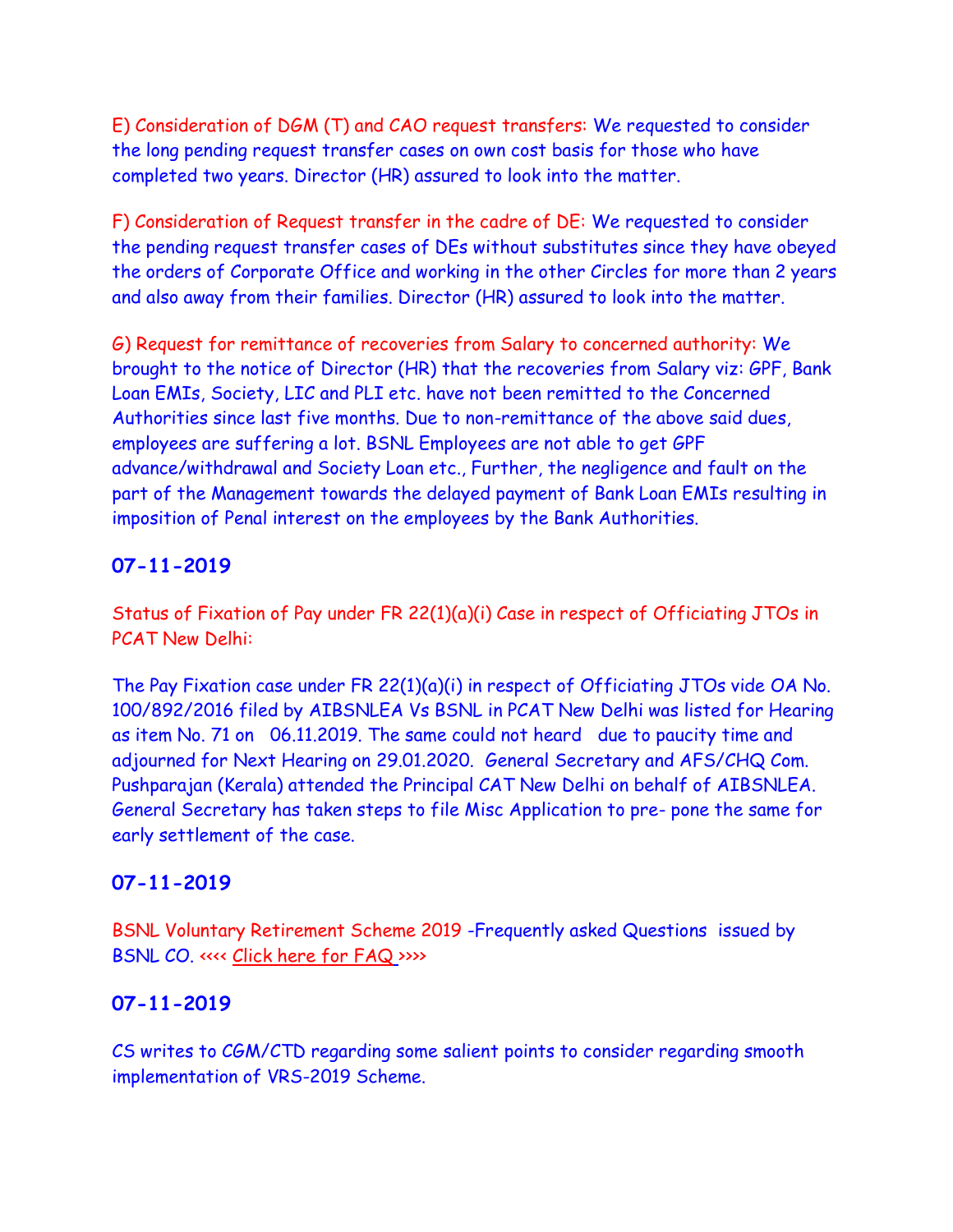#### <<<< [Click here for letter](http://aibsnleawb.org/CGM%20letter%20(on%20VRS%202019).pdf) >>>>

# **07-11-2019**

GS writes to Shri Arvind Vadnerkar,Director (HR) BSNL Board, regarding request for consideration of "OWN COST" transfers in r/o Executives in the different Streams before the implementation of the VR Scheme « Click here for letter »

# **06-11-2019**

Meeting with PGM (Pers.) BSNL CO: GS, Chairman and AGS(Finance), Com.Pushparajan, AFS met PGM(Pers) and discussed regarding:

A) DE to DGM (T) Promotion:- PGM (Pers.) informed that the queries raised by the CMD BSNL has been replied and submitted again to the Competent Authority for approval yesterday night itself. The VCs have been received in CVO office and yet to come to the Pers. Branch as CVO is on leave. The Charge of CVO is being handed over to other eligible officer in BSNL CO and the VCs will be signed and sent to Pers. Branch. The suggestions given by of AIBSNLEA and SNEA during the discussions had with BSNL Administration on 25.10.2019 regarding the modalities followed in the posting of promoted DGMs, has been accepted by the Management. The promoted DGMs will be allowed to join at the same station "as is where is" basis.

Yesterday (5.11.2019) GS & AGS(F) met with CMD BSNL in the presence of Director(HR) and discussed about DGM (T) Promotions. CMD assured that the after the receipt of reply to the queries raised by him from the Pers. Branch , he will give the approval

As and when the approval as well as VCs received, the DE to DGM (T) Promotion Orders will be issued and it is expected very soon.

B) DGM (T) and CAO request transfers: We requested to consider the requests transfer cases on own cost basis for those who have completed two years. GS has also written in this regard to Director (HR). PGM (Pers.) mentioned that requests will be considered first for those who are going to opt for VRS from their Home Circle.

C) DGM (Regular) E-6/ E-7 case:- We requested to consider the case of DGMs (Regular) who have not get E-6 Up gradation Scale being the Regular DGM. They have completed 4 years of service as Regular DGM and one year relaxation may be given to get Jt.GM up gradation in E-7 Scale. PGM (Pers.) assured to look into.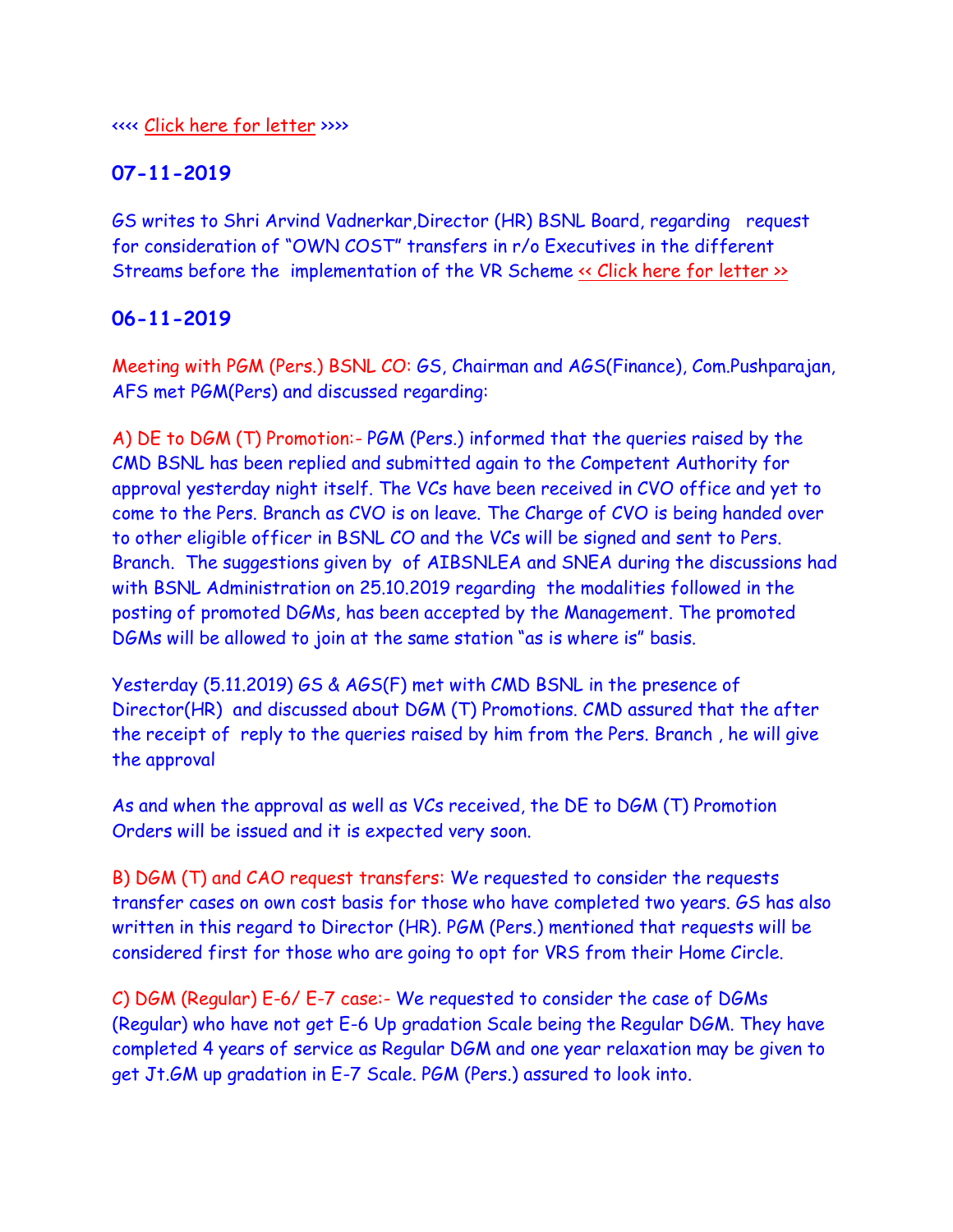AUAB Meeting held at BSNL MS office today:

AUAB Meeting held at BSNL MS office New Delhi today at 11.00 Hrs. On behalf of AIBSNLEA Com. GS and Chairman attended the meeting. For the Minutes of the Meeting please click below:

#### [<<<Click here for the Minutes>](http://www.aibsnleachq.in/AUAB%20circular%20dated%2006.11.2019.pdf)

#### **06-11-2019**

GS writes to Smt. Nirmala Sitharaman Ji, Hon'ble Finance Minister Govt. of India, North Block regarding request for increase of the Monetary Limit under Section 10(10C) and 10(AA) of Income Tax Act. «Click here for the letter»

## **06-11-2019**

BSNL Voluntary Retirement Scheme 2019 - Corrigendum :

BSNL CO issued the corrigendum of Voluntary Retirement Scheme 2019, Clause 6.1(c) of Annexure-1.

<<<<< [Click here for](Corringdum%20dt%2005112019.pdf) corrigendum >>>>>

#### **04-11-2019**

BSNL notifies VRS-2019 and circulates the guidelines

[<<<Click here for the Notification>>](http://www.aibsnleachq.in/vrsfwdltr04112019.pdf) [<<<Click here for the Annexure-I & II>>](http://www.aibsnleachq.in/2annexure1.pdf)>

#### **04-11-2019**

Meeting with Hon'ble MOC & IT today on BSNL Revival Plan- VRS to Employees:

Representatives of All Associations and Unions of BSNL met Hon'ble Minister of Communications & IT Shri Ravi Shankar Prasad Ji today in Sanchar Bhawan, New Delhi. Hon'ble MOC & IT apprised about the Revival Plan of BSNL approved by the Union Cabinet on 23.10.2019. Secretary (T), Jt. Secretary (Admin), DDG (PM), Director (HR) BSNL Board and GM (SR) BSNL CO were present in the meeting. On behalf of AIBSNLEA, Com. S.Sivakumar, GS and Com. Rajpal Sharma, AGS attended the meeting.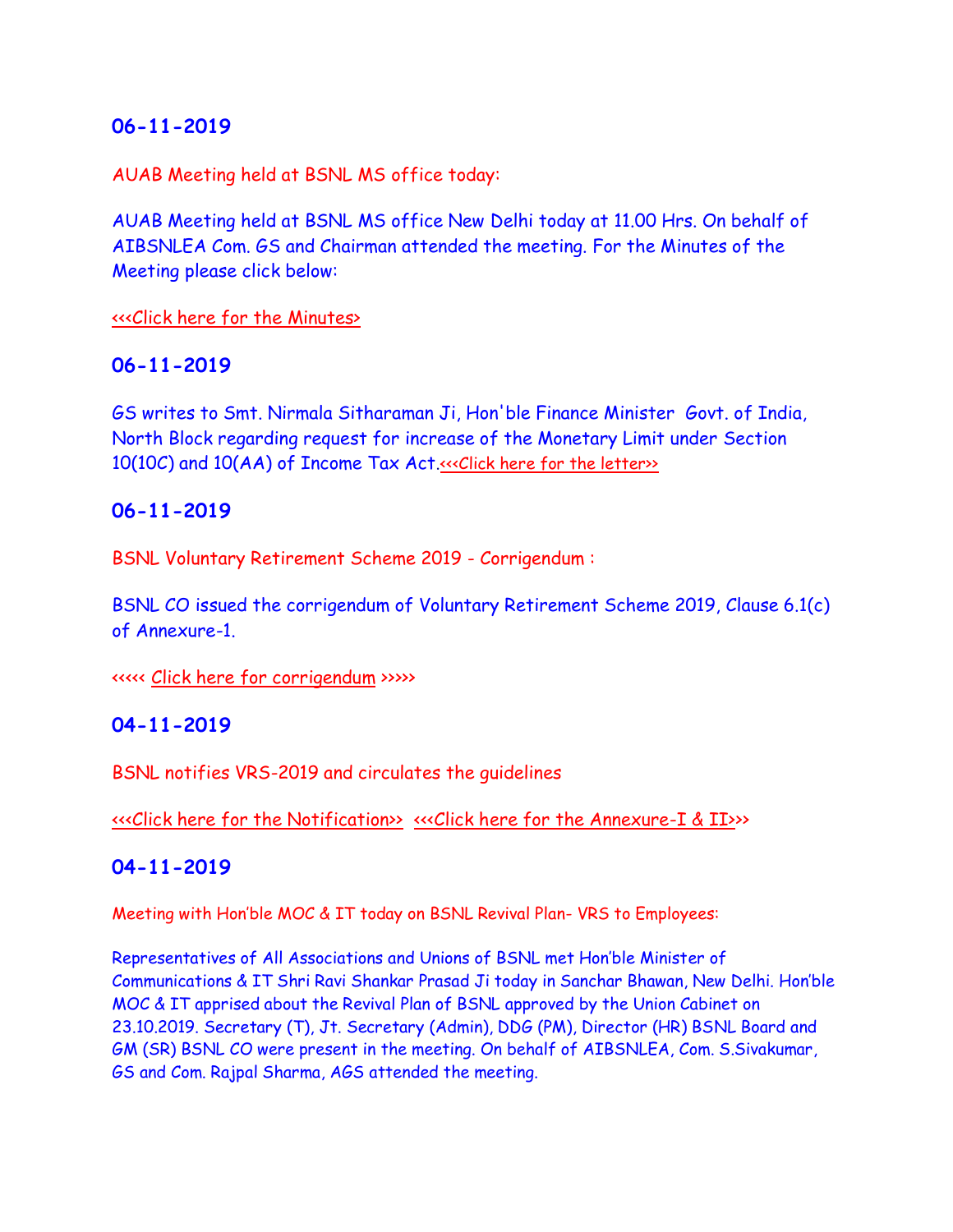At the outset, Com. GS and AGS presented a Bouquet to Hon'ble MOC & IT on behalf of AIBSNLEA and greeted him, Hon'ble Prime Minister, Hon'ble Home Minister, Secretary (T), CMD BSNL and DoT & BSNL Team for the herculean efforts taken for getting approval of the Revival Package by the Union Cabinet.

Hon'ble MOC & IT explained in detail about the revival package of BSNL. He mentioned that earlier, when I was MOC, the BSNL was making profit/ operating profit, but after that it is surprising for me that BSNL getting continuous losses for which I felt much bad and I want to turn around the BSNL that's why I have tried my best. He further mentioned that-

I am able to get convinced the Hon'ble Prime Minister and the Home Minister that BSNL is the Strategic Sector and the presence of one Govt. PSU is very much necessary for fair competition in the Market.

It is the first time in the History to offer such a huge package for revival to any incipient sick/ sick/ non-viable PSU.

I have got full faith on BSNL and its employees and I hope that BSNL can be turn around and regain its original pristine glory through the sincere efforts of the BSNL employees. The revival plan should be implemented in its true spirit. VRS to employees is also an important issue as BSNL cannot run with the present work force of 1.50 lakh employees.

I wish for the growth of the BSNL and Govt. is with you and support fully if sincere efforts are seen for turnaround of the BSNL.

BSNL may start its Assets/ Land Monetization and I will make it clear that the amount so received will be used in the growth of BSNL only.

To revive the BSNL, the VRS to employees is also a good tool and it is very liberal VRS package from the Govt. side which is never offered to any PSU in India.

The revival is depends upon the successful implementation of the VRS. Accountability will be fixed from the top side, if the revival plan is not implemented in true spirit.

On behalf of AIBSNLEA, we handed over the Memorandum to the Hon'ble MOC & IT. GS AIBSNLEA urged upon for the merger of IDA of 119.5% (100% Neutralization) with the Basic Pay as on 01.01.2017 since there is precedence in the year 2004. In addition to that, AUAB and other Leaders of the Unions and Associations presented following suggestions:

1. VRS option has to be given by the employees voluntarily but not forcefully.

2. Roll out of retirement age from 60 to 58 years is in the agenda of the Govt. or not is to be spelled out.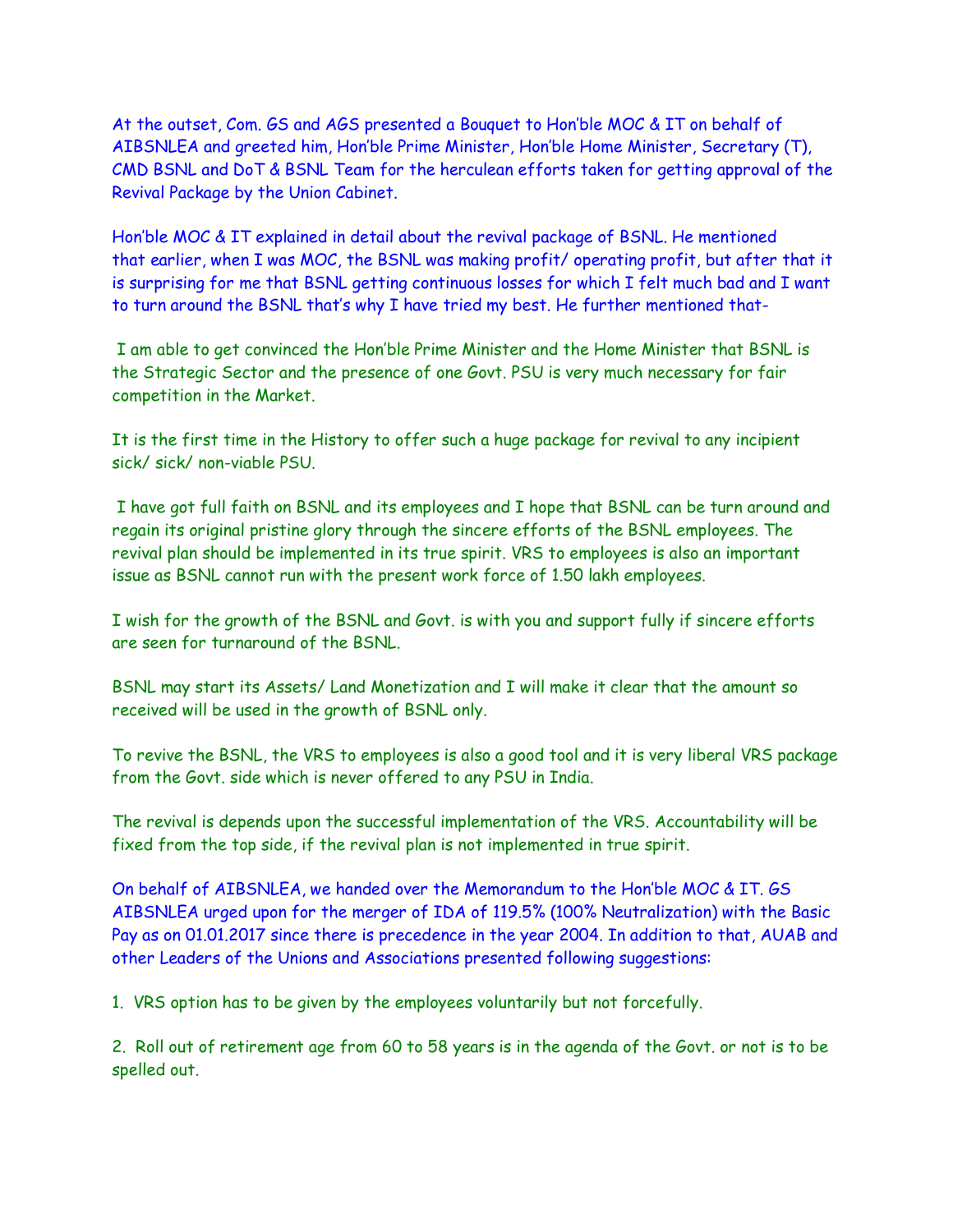3. Whole amount of the Ex-Gratia has to be exempted from Income Tax.

4. Excess amount of Pension Contribution paid to DOT has to be refunded immediately.

5. Deputation Policy of BSNL has to be reviewed immediately.

6. 4G services has to be launched immediately by the BSNL since more than 50,000 3G/4G compatible equipment are available in the field units as there is heavy demand among the customers.

7. Permission may be granted to retain the BSNL quarters by the VRS optees.

The Press Briefing of the Hon'ble MOC &IT has been reiterated by him with a loud and clear message that BSNL will not be sold out to any Third Party, Disinvested or Closed since BSNL is having Strategic importance.

Hon'ble MOC directed DoT/BSNL Management to clear all the doubts of the employees about the VRS in a transparent manner and address the issues at an appropriate level. Finally Hon'ble MOC appealed all the Unions and Association Leaders to motivate the employees for the successful implementation of Revival and VRS Package.

Hon'ble Minister also appealed to improve the quality of the Services to the satisfaction of the Customers and make the BSNL a top Professional Company. It is specifically mentioned by Hon'ble MOC & IT that if BSNL improve its services with the Professionalism then Govt. will also cooperate to prefer BSNL's connections in other Govt. Sectors since BSNL has already been had a very good rapport/ goodwill with the Public and the Govt. Sectors. Hence, it can be achieved by doing hard work and collective efforts starts with new energy, fresh initiatives with full devotion by the BSNL Management as well as the BSNL Employees. I will be very happy to see the BSNL in the Market with its effective presence.

All the Unions and Associations Leaders reciprocated positively and assured their fullest support and cooperation for the successful implementation of the Revival and VRS Package.

[<<<<Click here for glimpses 1>>>](http://www.aibsnleachq.in/MOC_Meeting.jpg) [<<<<Click here for glimpses 2>>>](http://www.aibsnleachq.in/GS_MOC2.jpg) [<<<<Click here for glimpses](http://www.aibsnleachq.in/IMG20191104152933.jpg)  [3>>>](http://www.aibsnleachq.in/IMG20191104152933.jpg) 

## **04-11-2019**

GS Writes to Shri Ravi Shankar Prasad Ji, Hon'ble Minister of Communications & IT India, Govt. of India regarding revival of BSNL-VRS to Employees- Our concern - «<< Click here for the letter»

# **01-11-2019**